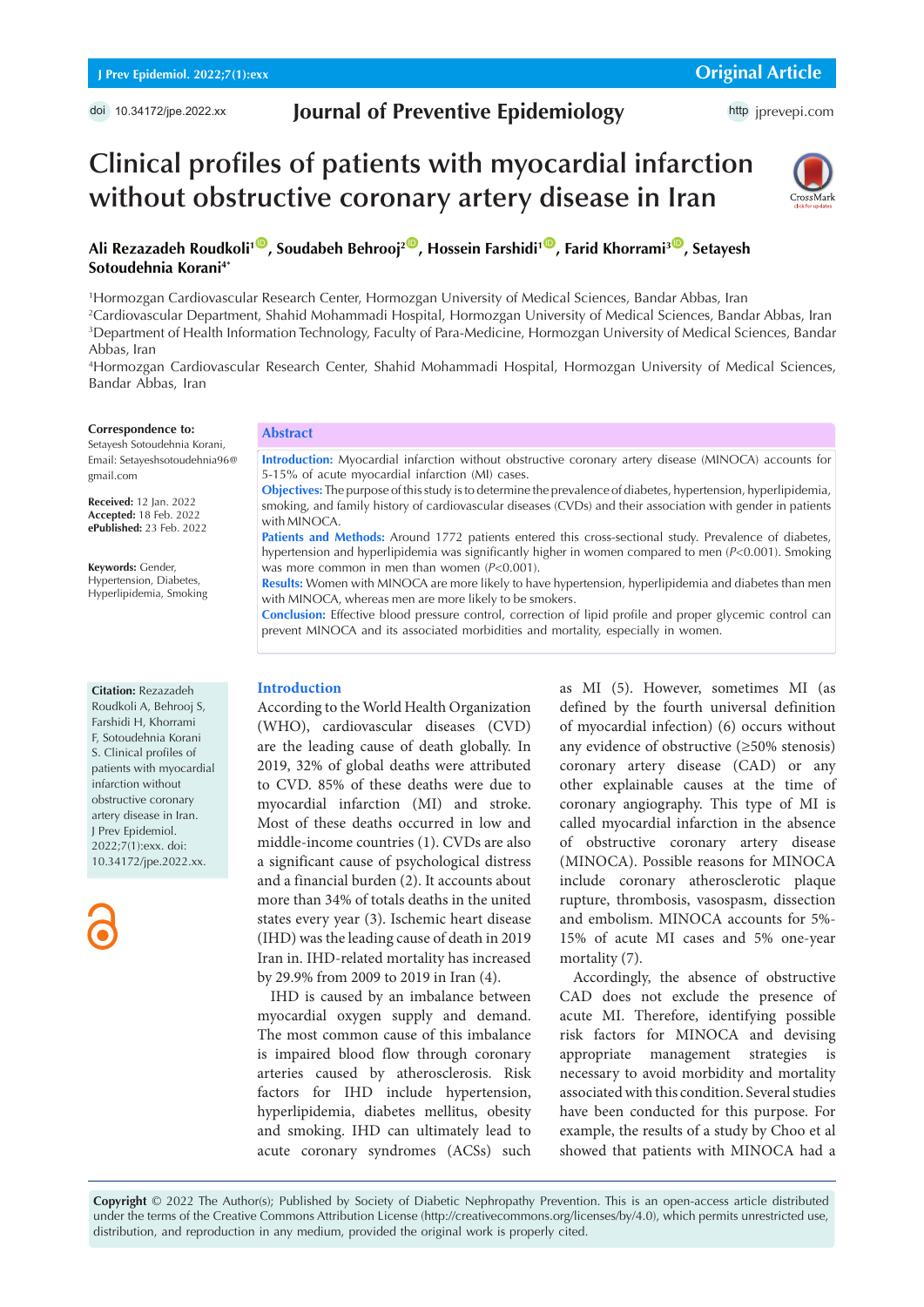#### **Key point**

- Women with MINOCA are more likely to have hypertension, hyperlipidemia, and diabetes than men with myocardial infarction without obstructive coronary artery disease, whereas men are more likely to be smokers.
- Effective blood pressure control, correction of lipid profile, and proper glycemic control can prevent MINOCA and its associated morbidities and mortality, especially in women.
- In our study, women with MINOCA were more likely to undergo fibrinolytic therapy at the time of presentation compared to men.

similar risk of cardiac death and re-infarction to patients with MI due to obstructive CAD. It was also revealed that administration of renin‐angiotensin system blockers and statins were associated with a lower risk of mortality in patients with MINOCA (8). Another study by Ishii et al showed that patients with MINOCA had a higher prevalence of underlying diseases such as chronic kidney and liver disease and higher in-hospital mortality than patients with MI due to obstructive CAD (9).

# **Objectives**

Despite the high prevalence of CVD in Iran (3), data regarding MINOCA and its associated risk factors is lacking. The purpose of this study is to determine the prevalence of diabetes, hypertension, hyperlipidemia, smoking, and family history of CVD and their association with gender in patients with MINOCA admitted to Shahid Mohammadi hospital of Bandar Abbas from 2017 to 2020.

# **Patients and Methods**

# *Study design*

In this cross-sectional study, 1772 patients with MINOCA were evaluated. At first, after acquiring the permission of the hospital ethics committee, electronic charts of all patients that presented to Shahid Mohammadi hospital of Bandar Abbas from 2017 to 2020 with acute MI and underwent coronary angiography were accessed and examined. Patients fulfilling the following criteria were included in the study:

- Below 50% stenosis in each of the coronary arteries in angiography
- Age  $\geq$  18 years
- Complete patient chart

All of the required data, including patients' age, gender, height, weight, body mass index (BMI), smoking status, history of diabetes, hypertension or hyperlipidemia and family history of CVD, were extracted from the patient charts. The interventionist's final recommendation after coronary angiography and fibrinolytic treatment status of the patients were also documented.

# *Data analysis*

All data were analyzed using SPSS version 24. Categorical variables were reported as frequencies and percentages. These frequencies were compared between men and women using the chi-square test. Quantitative variables were reported as means and standard deviations. *P* value ≤ 0.05 was considered statistically significant.

#### **Results**

Out of 1772 patients with MINOCA entered our study (age 56.4 ± 11.9), 43.6% were male, and 56.3% were female. The patients' mean BMI was  $25.5 \ (\pm 4.7) \ \text{kg/m}^2$ . Most of the patients (43.5%) had a normal BMI [\(Table 1\)](#page-1-0).

Out of 1772 patients with MINOCA, 21.6% were diabetic, 47.5% had hypertension, 27.9% had hyperlipidemia, 25.9% were smokers and 29.1% had a family history of CVD. Prevalence of diabetes, hypertension and hyperlipidemia was significantly higher in women compared to men (*P*<0.001). Smoking was more common in men than women  $(P<0.001)$ . There was no significant difference between men and women regarding family history of CVD (*P*=0.968). Women received fibrinolytic therapy significantly more than men at the time of presentation (*P*<0.001; [Table](#page-2-0) 2).

[Table](#page-2-1) 3 shows the final recommendation of an interventionist to patients with MINOCA after angiography. The majority of patients (97.2%) were advised to undergo medical therapy.

### **Discussion**

This cross-sectional study evaluated the prevalence of diabetes, hypertension, hyperlipidemia, smoking, and family history of CVD and their association with gender in patients with MINOCA. Hypertension, diabetes and hyperlipidemia were more common in women with MNOCA than men, whereas smoking was more common in men. Women were more likely to undergo fibrinolytic therapy at the time of presentation.

In a study by Dal Fabbro et al patients with MINOCA had a higher prevalence of hypertension, diabetes and hypercholesterolemia than patients with ACS with obstructive CAD (10). In another study by Gao et al

<span id="page-1-0"></span>**Table 1.** General characteristics of patients with MINOCA

| <b>Patient characteristics</b>           |                 |
|------------------------------------------|-----------------|
| Age (years) (mean $\pm$ SD)              | $56.4 \pm 11.9$ |
| Gender, No. (%)                          |                 |
| Male                                     | 774 (43.6)      |
| Female                                   | 998 (56.3)      |
| Weight (kg) (mean $\pm$ SD)              | $67.5 \pm 14$   |
| Height (cm) (mean $\pm$ SD)              | $162 + 9.1$     |
| BMI (kg/m <sup>2</sup> ) (mean $\pm$ SD) | $25.5 + 4.7$    |
| BMI category $(N \%)$                    |                 |
| Underweight                              | 88 (4.9)        |
| Normal                                   | 772 (43.5)      |
| Overweight                               | 611 (34.4)      |
| Obese                                    | 301 (16.9)      |

BMI, body mass index; SD, standard deviation.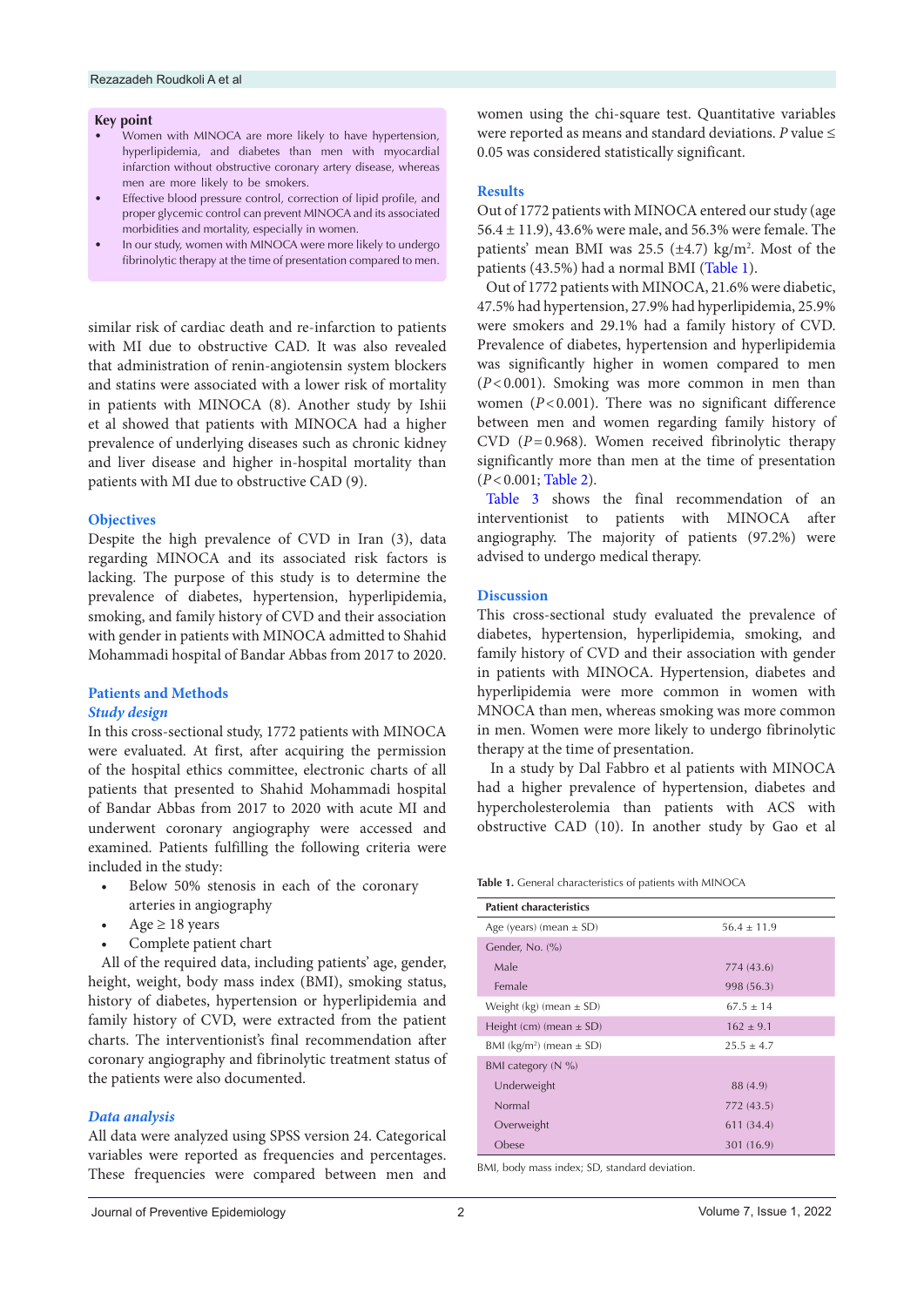|                       | No. $(\% )$ | P value |
|-----------------------|-------------|---------|
| <b>Diabetes</b>       |             |         |
| Total                 | 383 (21.6)  |         |
| Male                  | 102(13.1)   | < 0.001 |
| Female                | 281 (21.8)  |         |
| Hypertension          |             |         |
| Total                 | 839 (47.5)  |         |
| Male                  | 252 (32.5)  | < 0.001 |
| Female                | 587 (58.8)  |         |
| Hyperlipidemia        |             |         |
| Total                 | 494 (27.9)  |         |
| Male                  | 153 (19.8)  | < 0.001 |
| Female                | 341 (34.1)  |         |
| Smoking               |             |         |
| Total                 | 459 (25.9)  |         |
| Male                  | 271 (35.1)  | < 0.001 |
| Female                | 188 (18.8)  |         |
| Family history of CVD |             |         |
| Total                 | 516 (29.1)  |         |
| Male                  | 225 (29)    | 0.968   |
| Female                | 291 (29.1)  |         |
| Fibrinolytic therapy  |             |         |
| Total                 | 63(3.5)     | < 0.001 |
| Male                  | 7(0.7)      |         |
| Female                | 56 (7.2)    |         |

<span id="page-2-0"></span>**Table 2.** Past medical history, smoking status, family history and fibrinolytic therapy status of patients with MINOCA

<span id="page-2-1"></span>**Table 3.** Angiographic recommendations to patients with MINOCA

| Angiographic recommendation        | No. (%)     |
|------------------------------------|-------------|
| Medical treatment                  | 1724 (97.2) |
| Coronary artery bypass grafting    | 3(0.1)      |
| Percutaneous coronary intervention | 30(1.6)     |
| Valvular procedure                 | 14(0.7)     |
| Viability study                    | 1(0.06)     |

women with MINOCA had a higher prevalence of hypertension and diabetes than men (11). This is similar to the present study results, which showed that hypertension and diabetes were more prevalent among women with MINOCA than men. However, in the study by Gao et al women were older than men, which might explain the difference in comorbidities between men and women (11).

Many patients with MINOCA (47.5%) had hypertension in the present study. Hypertension has been previously identified as a significant risk factor for CVD (5). Before 40 years of age, blood pressure is lower in women than men, however this trend is reversed after 55 years of age. Estrogen has been shown to maintain normal endothelial function, increase nitric oxide production and increase elastin deposition in arterial walls. Therefore, lack of estrogen in post-menopausal years can lead to arterial stiffness and hypertension (12). The mean age of patients in our study was 56.4, which indicates that

most women with MINOCA in our research were postmenopausal. The majority of women with MINOCA in our study (58.8%) had hypertension. These findings warrant further investigation to define the relationship between hypertension and MINOCA. Strategies should be implemented to effectively prevent and control hypertension in postmenopausal women to prevent future adverse cardiovascular events.

Around 21.6% of patients with MINOCA in our study had diabetes. Patients with type 2 diabetes have a 2 to 4 times greater risk of cardiovascular events than the general population (13). Rawshani et al showed that a glycated hemoglobin level outside the target range was the strongest predictor of stroke and acute MI in patients with type 2 diabetes (13). Another study by Paolisso et al showed that admission hyperglycemia was a strong predictor of mortality in patients with MINOCA and MI due to obstructive CAD regardless of their diabetes status (14). These findings emphasize the importance of proper glycemic control in preventing adverse cardiovascular events.

Hyperlipidemia was also more prevalent in women with MINOCA than men in our study, which agrees with the results of an investigation by Mohammed et al (15). This study showed that total cholesterol and low-density lipoprotein cholesterol levels were higher in women with MINOCA compared to men (15). Mohammed et al also found that smoking was more prevalent in men with MINOCA than women (15), similar to the present study results, which also showed that smoking was more prevalent in men with MINOCA. A meta-analysis by Hackshaw et al showed that smoking even one cigarette per day is associated with an increased risk of CVD and stroke (16). However, both Gao et al and Mohammed et al found no difference in the incidence of major adverse cardiovascular events, including cardiovascular death, non-fatal re-infarction, stroke, heart failure and rehospitalization for angina between men and women with MINOCA (11, 15).

In our study, women with MINOCA were more likely to undergo fibrinolytic therapy at the time of presentation compared to men. The survey by Nicolau et al showed that gender does not affect the prognosis of patients with MI undergoing fibrinolytic therapy (17).

# **Conclusion**

Women with MINOCA are more likely to have hypertension, hyperlipidemia and diabetes than men with MINOCA, whereas men are more likely to be smokers. All of these risk factors have been previously linked to CAD. Effective blood pressure control, correction of lipid profile and proper glycemic control can prevent MINOCA and its' associated morbidities and mortality, especially in women. Further research is required to establish the link between these risk factors and MINOCA and define prevention strategies (18).